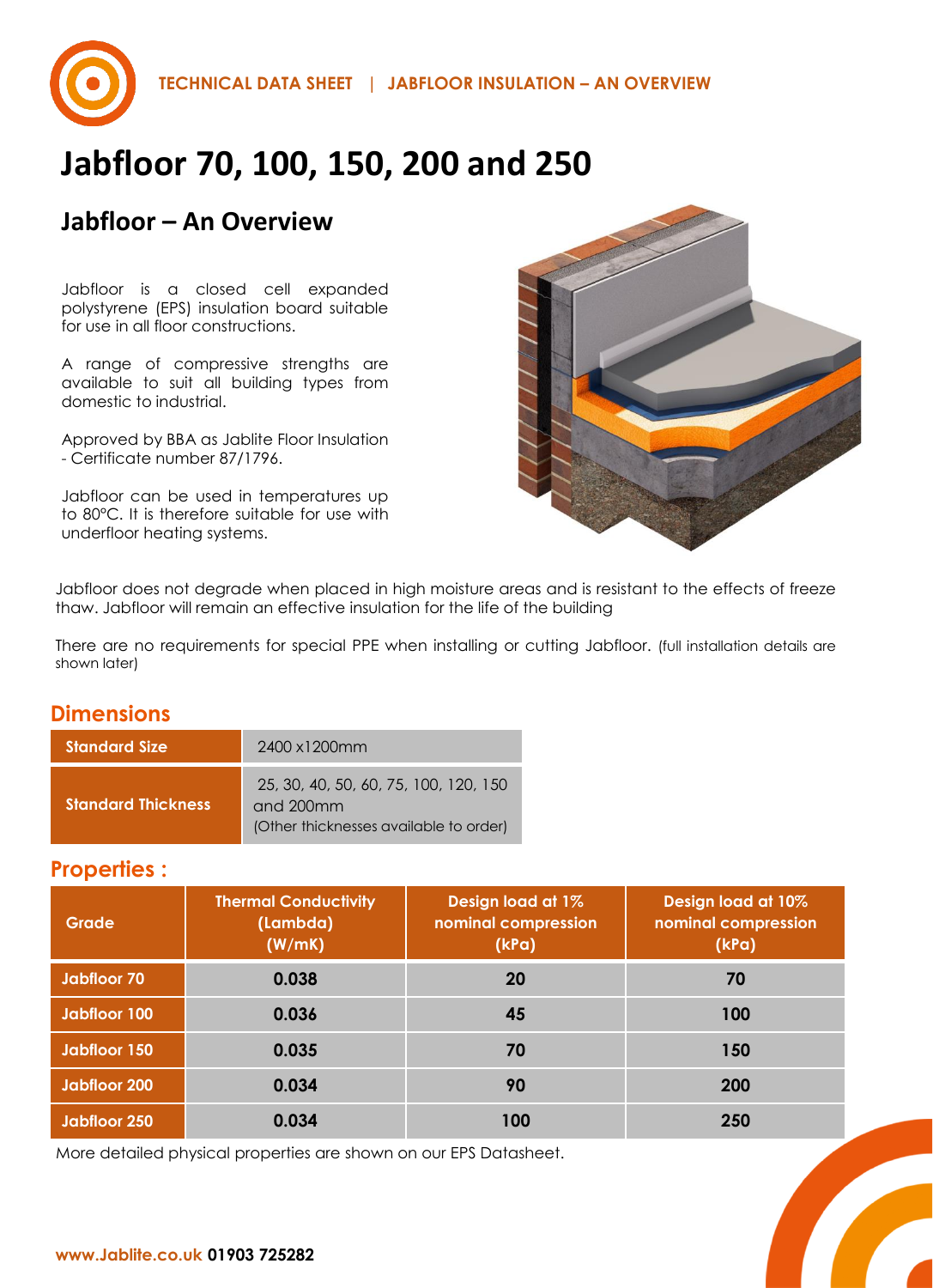

**Application : This information is provided as guidance only, please refer to the Jabfloor compressive strengths table.** 

| Grade               | <b>Application</b>                                      |
|---------------------|---------------------------------------------------------|
| Jabfloor 70         | Domestic                                                |
| <b>Jabfloor 100</b> | Offices, Special Occupancy Residential (e.g. Care Home) |
| Jabiloor 150        | Public, Government and Educational Buildings            |
| <b>Jabiloor 200</b> | Industrial and Commercial                               |
| Jabiloor 250        | Industrial, Cold Store, Heavy Commercial                |

## **Accreditation :**

| <b>BBA</b>                                    | Jabfloor Insulation has been assessed and approved by the British Board of Agrément as<br>Jablite Floor Insulation for use over slab with a screed finish in ground bearing floors.<br>Certificate number 87/1796. This Certificate covers Grades 70, 100 and 150.                                                             |
|-----------------------------------------------|--------------------------------------------------------------------------------------------------------------------------------------------------------------------------------------------------------------------------------------------------------------------------------------------------------------------------------|
| <b>NHBC</b><br><b>Approved</b>                | NHBC accepts the use of Jablite Floor Insulation, provided it is installed, used and maintained<br>in accordance with the BBA Certificate, in relation to NHBC Standards, Chapters 5.1<br>Substructure and ground bearing floors and 5.2 Suspended ground floors                                                               |
| <b>CE marking</b>                             | Jablite have taken the responsibility of CE marking the product in accordance with<br>harmonised European Standard BS EN 13163: 2012.<br>Declaration of Performance is available on Request.                                                                                                                                   |
| Quality                                       | All Jablite products are manufactured in production facilities which are certified to ISO 9001<br><b>Quality Management</b>                                                                                                                                                                                                    |
| <b>Environmental</b><br><b>Responsibility</b> | All Jablite manufacturing facilities are ISO 14001 certified. We operate an Environmental<br>Management System which includes our supply chain (see BREEAM section for more<br>information)                                                                                                                                    |
| <b>Compliance</b>                             | Jabfloor conforms to the required properties as defined in BS EN 13163:2012 – Thermal<br>insulation products for buildings - Factory made expanded polystyrene (EPS) products -<br>Specification. This includes compliance with BS 3837 Part 1                                                                                 |
| <b>Fire</b>                                   | Solid ground floors are not required to provide fire resistance. When properly installed Jabfloor<br>is fully protected by the screed floor finish and will have no adverse effect on the fire<br>performance of the building into which it is installed.<br>Jabfloor is supplied as non-flame retardant material as standard. |